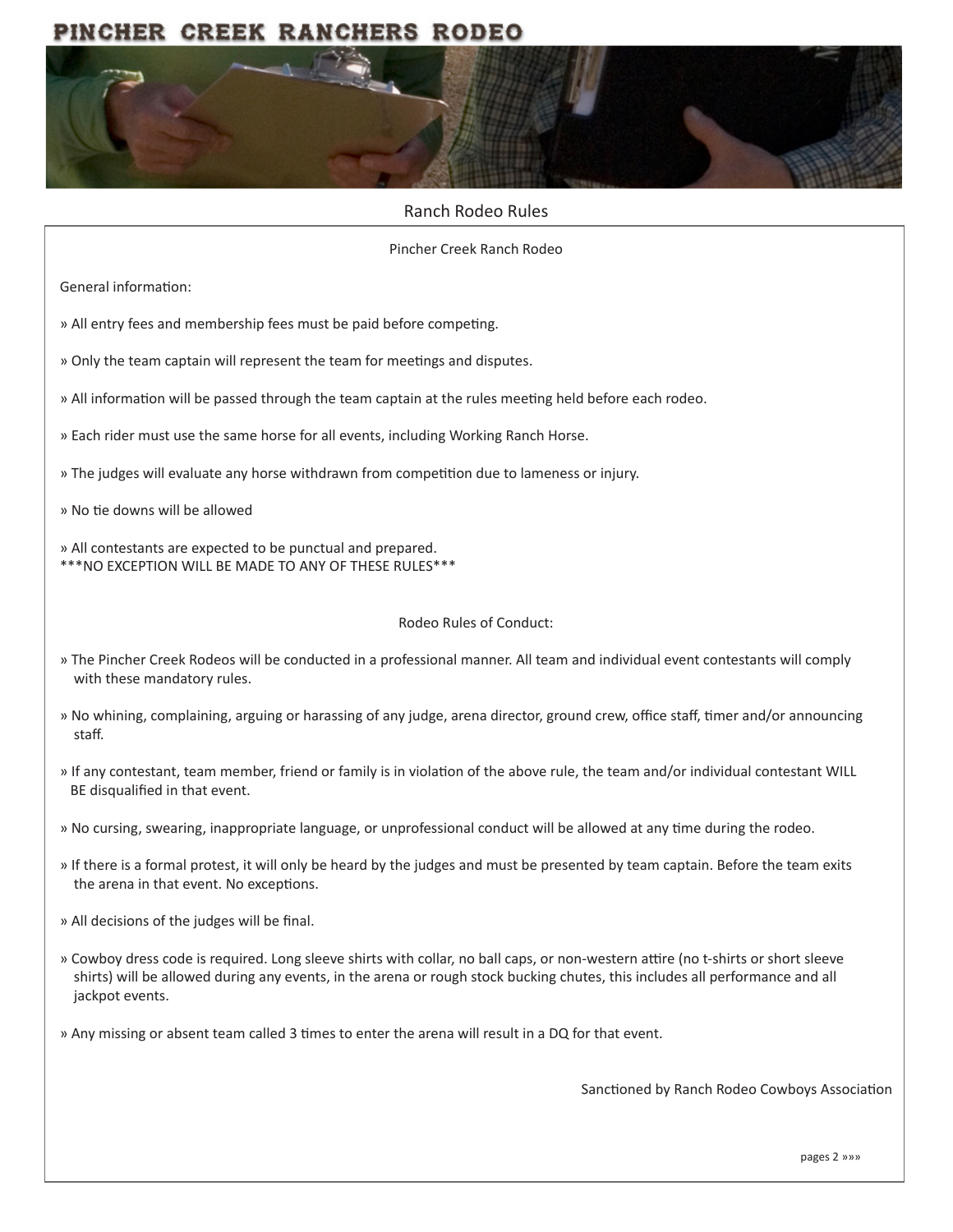# **Branding – 2 Ropers, 2 Wrestlers**

- 1. Brander Team must designate 2 character Brand to their judge
- 2. Brand 3 calves in 3 minutes or less
- 3. Team cannot brand same calf twice
- 4. Iron does not leave pot until ropes off calf
- 5. 30 seconde penalty for 1 leg catch
- 6. Rope may be touched before calf crosses line but wrestlers cannot touch calf
- 7. Brands must remain in same location same brand
- 8. Any line violation, high hock, or not treating teams with respect will be disqualification
- 9. Lost rope is a disqualification

#### **Wild Cow Milking – 4 team members**

- 1. 3 minute time limit
- 2. Cows head must pass through loop
- 3. Milk must pour out of bottle
- 4. Must milk own cow
- 5. Lost rope is disqualification
- 6. Event will be ran in heats and timed

#### **Horse Race – 1 racer, 1 horse holder**

- 1. Horses unsaddled at west end of arena. Boots in the middle of arena and horse held at east end of arena
- 2. Whistle blows, your horse will be released and horse holder can no longer help
- 3. Get your boots on, catch and saddle your horse
- 4. Now you need to rope and stop one of the yearlings that are in the arena

When your animal is stopped, yell your teams name to judges. They will the let you know if you are finished the event

#### **Bronc Riding – 1 team member**

- 1. Ride as best you can for 8 seconds
- 2.Saddle must be regular working saddle with no hobbling of stirrups. Night latch is approved
- 3. Bronc rein and halter
- 4. Points awarded for difficulty of horse and aggressiveness, control and expansion demonstrated by the rider
- 5. Re-rides may be awarded at judges discretion

#### **Bronc Riding – 1 team member**

- 1. Ride as best you can for 8 seconds
- 2. Saddle must be regular working saddle with no hobbling of stirrups. Night latch is approved
- 3. Bronc rein and halter
- 4. Points awarded for difficulty of horse and aggressiveness, control and expansion demonstrated by the rider
- 5. Re-rides may be awarded at judges discretion

# **Sort & Rope Doctoring**

8 Loops/ 6 minutes

- ∆ Team will sort out two numbered cows from the herd.
- ∆ Maximum 3 team members in the herd.
- ∆ Cattle will be sorted though gate.
- ∆ No cattle can be roped until both head are sorted through gate.
- ∆ Two, 2-man teams will each rope one cow. Armbands will designate teams.
- ∆ No switching partners.
- ∆ Teams will head and heel cattle.
- ∆ Legal head catches only, neck, half head, or around horns. A front leg in loop is allowed.
- ∆ Any illegal catches can be dallied and rope must be removed before cow can be re-roped. The cow must have a rope removed on ground by team, or it can be headed or heeled to remove rope. No tipping of cow will be allowed.
- ∆ All loops will count in total loop count.
- ∆ Any cow that has been roped to remove an illegal head catch must be standing and moving with all ropes removed, and all team members remounted before cow can be re-roped.
- ∆ Header, heeler, or both from each team will dally and dismount to doctor the cow.
- ∆ Cow must be laid down. A single heel catch must be switched.
- ∆ Cow will be, marked in designated location by dismounted team member.
- ∆ Time stops when both cows are doctored and all ropes removed. Header or heeler can dismount and help remove ropes.
- ∆ Time will be a combined team total.
- ∆ Limits of 8 loops (4 per two man team) and 6 minutes.

#### **Penalties:**

- ∆ Every dirty cow through the gate 30 seconds
- ∆ Any cow roped before both cows are sorted though the gate - 30 seconds
- ∆ Horses must stay ground tied after dismounting
- ∆ Runaways will be penalized 30 seconds max per team
- ∆ Penalties will be added to total time for the team
- ∆ After designated cattle are through gate, arena crew will close the gate so cattle cannot get back in herd.